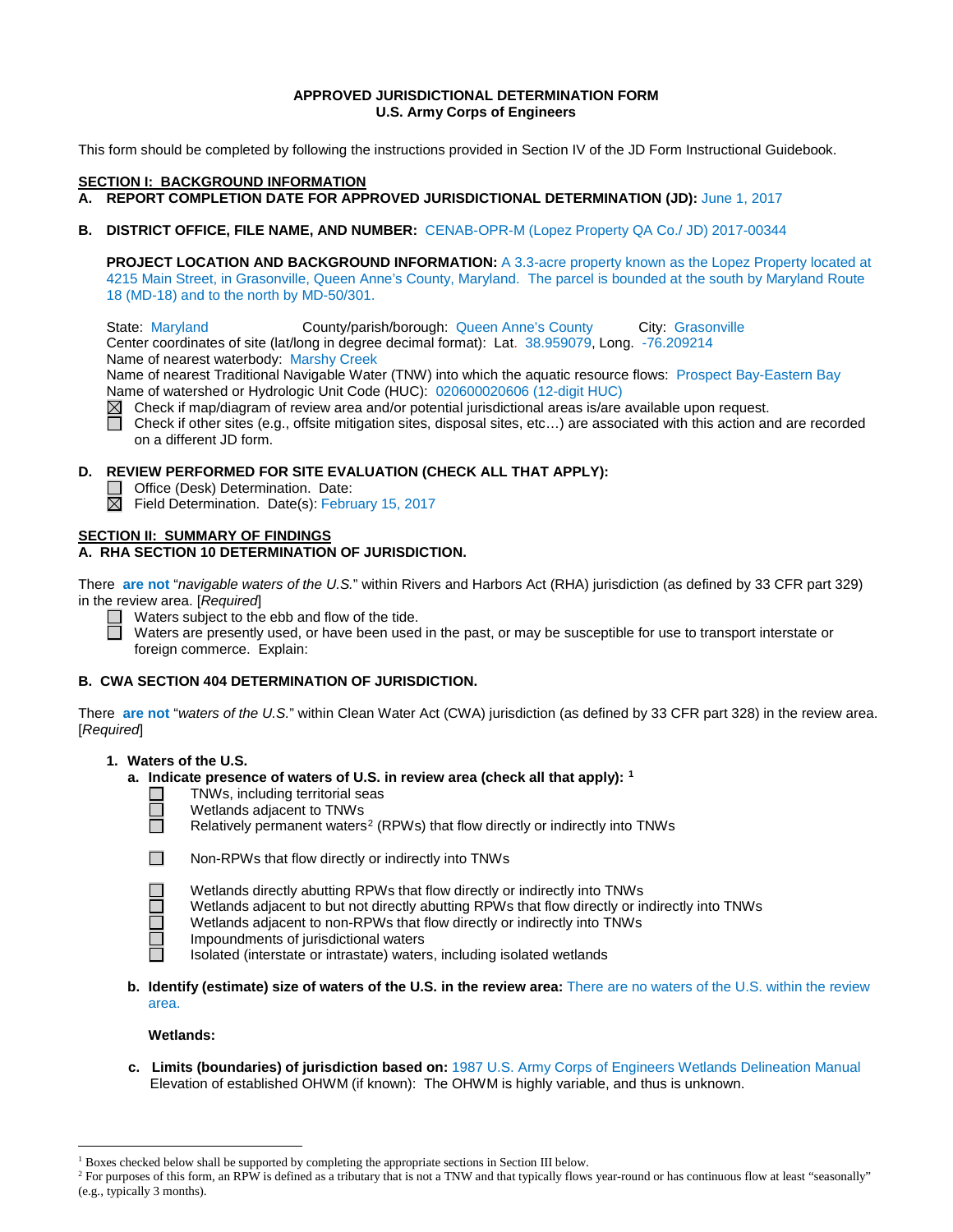## **2. Non-regulated waters/wetlands (check if applicable):[3](#page-1-0)**

 $\boxtimes$ Potentially jurisdictional waters and/or wetlands were assessed within the review area and determined not to be jurisdictional. Explain: During the field inspection of sampling point A, B, and C taken as representative wetland areas, all 3 sampling points did not present positive indicators of wetland hydrology. However, positive indicators of hydric soils and hydrophytic vegetation were present. Wetlands in which indicators of one or more parameters may periodically be lacking due to normal seasonal or annual variability were reviewed using desktop data to support basis. The 1987 Corps Manual and the 2010 AGCP Region Supplement required that additional information may be needed to determine if wetland hydrology is present when indicators appear to be absent. Given the record drought at the time of the site largely due to lower water table due to lack of snow melt during the winter season, time-lapse aerial photography during the early and late growing season was used during the last five (5) years. Additionally, climate and precipitation data available from the NRCS WETS Tables was utilized to evaluate normal rainfall. This was necessary to determine why the lack of positive indicators of wetland hydrology were absent during the site visit occurring on February 15, 2017. It is important to note, there was no observable evidence of man-induced or other hydrological alternations during the site visit that might be suggestive of "atypical situations." Some additional factors that can affect the wetness of a particular site include climate, landscape/geomorphic setting, stratigraphy, soil texture and drainage, plant cover, and normal rainfall. In a dry year, the water table is likely 12-24 inches from the surface, and there was no evidence of surface water ponding which one would expect for slope wetlands in non-drought years. Except where noted elsewhere in the Corps Wetlands Delineation Manual (1987) and the Atlantic and Gulf Coastal Plain Regional Supplement (2010), one or more indicators of hydrophytic vegetation, hydric soils, and wetland hydrology must be present for the Corps to make a determination that an area is a wetland.

## **SECTION III: CWA ANALYSIS**

## **A. TNWs AND WETLANDS ADJACENT TO TNWs**

**The agencies will assert jurisdiction over TNWs and wetlands adjacent to TNWs. If the aquatic resource is a TNW, complete Section III.A.1 and Section III.D.1. only; if the aquatic resource is a wetland adjacent to a TNW, complete Sections III.A.1 and 2 and Section III.D.1.; otherwise, see Section III.B below**.

# **1. TNW**

Identify TNW:

Summarize rationale supporting determination:

**2. Wetland adjacent to TNW**  Summarize rationale supporting conclusion that wetland is "adjacent":

## **B. CHARACTERISTICS OF TRIBUTARY (THAT IS NOT A TNW) AND ITS ADJACENT WETLANDS (IF ANY):**

**This section summarizes information regarding characteristics of the tributary and its adjacent wetlands, if any, and it helps determine whether or not the standards for jurisdiction established under** *Rapanos* **have been met.** 

**The agencies will assert jurisdiction over non-navigable tributaries of TNWs where the tributaries are "relatively permanent waters" (RPWs), i.e. tributaries that typically flow year-round or have continuous flow at least seasonally (e.g., typically 3 months). A wetland that directly abuts an RPW is also jurisdictional. If the aquatic resource is not a TNW, but has year-round (perennial) flow, skip to Section III.D.2. If the aquatic resource is a wetland directly abutting a tributary with perennial flow, skip to Section III.D.4.** 

**A wetland that is adjacent to but that does not directly abut an RPW requires a significant nexus evaluation. Corps districts and EPA regions will include in the record any available information that documents the existence of a significant nexus between a relatively permanent tributary that is not perennial (and its adjacent wetlands if any) and a traditional navigable water, even though a significant nexus finding is not required as a matter of law.**

**If the waterbody[4](#page-1-1) is not an RPW, or a wetland directly abutting an RPW, a JD will require additional data to determine if the waterbody has a significant nexus with a TNW. If the tributary has adjacent wetlands, the significant nexus evaluation must consider the tributary in combination with all of its adjacent wetlands. This significant nexus evaluation that combines, for analytical purposes, the tributary and all of its adjacent wetlands is used whether the review area identified in the JD request is the tributary, or its adjacent wetlands, or both. If the JD covers a tributary with adjacent wetlands, complete Section III.B.1 for the tributary, Section III.B.2 for any onsite wetlands, and Section III.B.3 for all wetlands adjacent to that tributary, both onsite and offsite. The determination whether a significant nexus exists is determined in Section III.C below.**

**1. Characteristics of non-TNWs that flow directly or indirectly into TNW**

<span id="page-1-0"></span><sup>&</sup>lt;sup>3</sup> Supporting documentation is presented in Section III.F.

<span id="page-1-1"></span><sup>&</sup>lt;sup>4</sup> Note that the Instructional Guidebook contains additional information regarding swales, ditches, washes, and erosional features generally and in the arid West.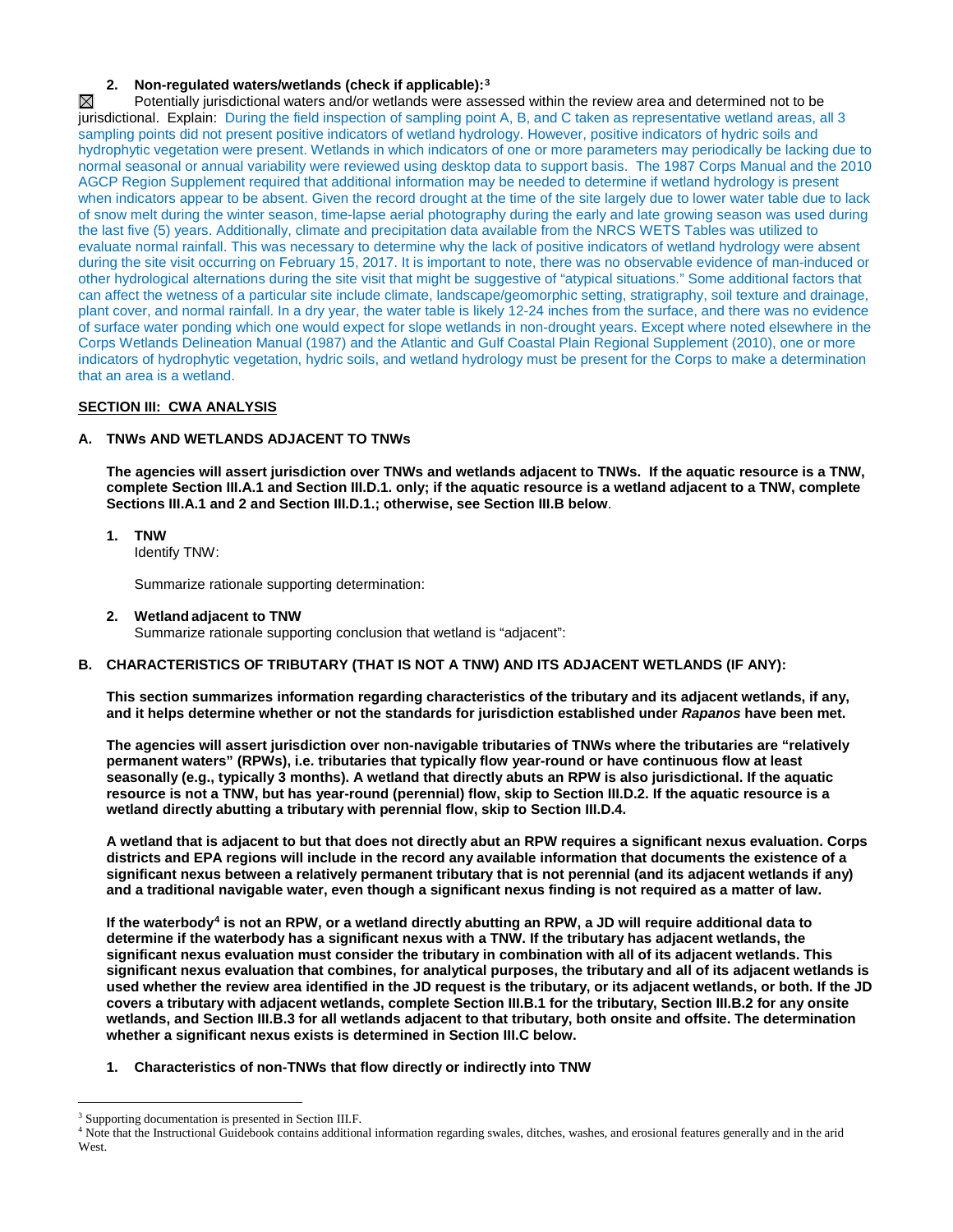| (i) General Area Conditions: |  |  |
|------------------------------|--|--|
|------------------------------|--|--|

| Watershed size:          |  |
|--------------------------|--|
| Drainage area:           |  |
| Average annual rainfall: |  |
| Average annual snowfall: |  |

## **(ii) Physical Characteristics:**

|     | (a) Relationship with TNW:<br>Tributary flows directly into TNW.<br>$\Box$ Tributary flows through Pick List tributaries before entering TNW.<br>Project waters are river miles from TNW.<br>Project waters are river miles from RPW.<br>Project waters are aerial (straight) miles from TNW.<br>Project waters are aerial (straight) miles from RPW.<br>Project waters cross or serve as state boundaries. Explain:<br>Identify flow route to TNW <sup>5</sup> :<br>Tributary stream order, if known: |
|-----|--------------------------------------------------------------------------------------------------------------------------------------------------------------------------------------------------------------------------------------------------------------------------------------------------------------------------------------------------------------------------------------------------------------------------------------------------------------------------------------------------------|
| (b) | <b>General Tributary Characteristics (check all that apply):</b><br>Tributary is:<br>Natural<br>Artificial (man-made). Explain:<br>Manipulated (man-altered). Explain:                                                                                                                                                                                                                                                                                                                                 |
|     | Tributary properties with respect to top of bank (estimate):<br>Average width:<br>Average depth:<br>Average side slopes:                                                                                                                                                                                                                                                                                                                                                                               |
|     | Primary tributary substrate composition (check all that apply):<br>$\exists$ Silts<br>Sands<br>Concrete<br>Cobbles<br>Gravel<br>∃ Muck<br>◯ Vegetation. Type/% cover:<br><b>Bedrock</b><br>Other. Explain:                                                                                                                                                                                                                                                                                             |
|     | Tributary condition/stability [e.g., highly eroding, sloughing banks]. Explain:<br>Tributary geometry:<br>Tributary gradient (approximate average slope):                                                                                                                                                                                                                                                                                                                                              |
|     | $(c)$ Flow:<br>Tributary provides for:                                                                                                                                                                                                                                                                                                                                                                                                                                                                 |
|     | Estimate average number of flow events in review area/year:                                                                                                                                                                                                                                                                                                                                                                                                                                            |
|     | Describe flow regime:                                                                                                                                                                                                                                                                                                                                                                                                                                                                                  |
|     | Other information on duration and volume:                                                                                                                                                                                                                                                                                                                                                                                                                                                              |
|     | Surface flow is: Characteristics:                                                                                                                                                                                                                                                                                                                                                                                                                                                                      |
|     | Subsurface flow:                                                                                                                                                                                                                                                                                                                                                                                                                                                                                       |

<span id="page-2-1"></span><span id="page-2-0"></span> 5 Flow route can be described by identifying, e.g., tributary a, which flows through the review area, to flow into tributary b, which then flows into TNW. 6 A natural or man-made discontinuity in the OHWM does not necessarily sever jurisdiction (e.g., where the stream temporarily flows underground, or where the OHWM has been removed by development or agricultural practices). Where there is a break in the OHWM that is unrelated to the waterbody's flow regime (e.g., flow over a rock outcrop or through a culvert), the agencies will look for indicators of flow above and below the break

clear, natural line impressed on the bank  $\Box$  the presence of litter and debris changes in the character of soil  $\Box$  destruction of terrestrial vegetation

□ Dye (or other) test performed: N/A.

OHWM[6](#page-2-1) (check all indicators that apply):

Tributary has (check all that apply): Bed and banks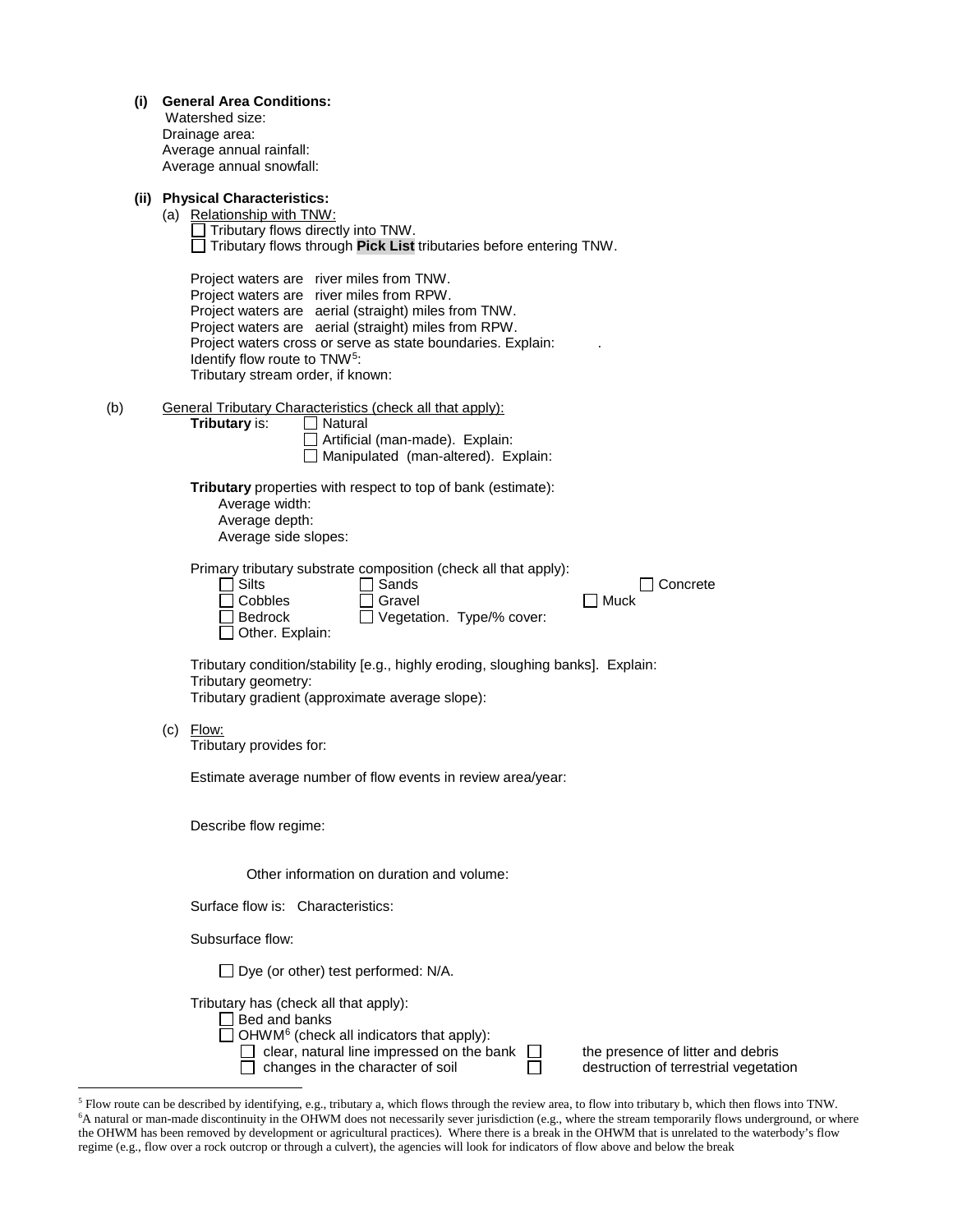|     |     | shelving<br>the presence of wrack line<br>vegetation matted down, bent, or absent<br>$\perp$<br>sediment sorting<br>leaf litter disturbed or washed away<br>scour<br>$\Box$<br>sediment deposition<br>multiple observed or predicted flow events<br>abrupt change in plant community<br>water staining<br>other (list):<br>Discontinuous OHWM.7 Explain: N/A.                                                 |
|-----|-----|---------------------------------------------------------------------------------------------------------------------------------------------------------------------------------------------------------------------------------------------------------------------------------------------------------------------------------------------------------------------------------------------------------------|
|     |     | If factors other than the OHWM were used to determine lateral extent of CWA jurisdiction (check all that                                                                                                                                                                                                                                                                                                      |
| y): |     | High Tide Line indicated by:<br>Mean High Water Mark indicated by:<br>oil or scum line along shore objects<br>$\Box$ survey to available datum;<br>fine shell or debris deposits (foreshore)<br>$\Box$ physical markings;<br>physical markings/characteristics<br>$\Box$ vegetation lines/changes in vegetation types.<br>tidal gauges<br>other (list):                                                       |
|     |     | (iii) Chemical Characteristics:<br>Characterize tributary (e.g., water color is clear, discolored, oily film; water quality; general watershed<br>characteristics, etc.). Explain:<br>Identify specific pollutants, if known:                                                                                                                                                                                 |
|     |     | (iv) Biological Characteristics. Channel supports (check all that apply):<br>$\Box$ Riparian corridor. Characteristics (type, average width):<br>Wetland fringe. Characteristics:<br>Habitat for:<br>Federally Listed species. Explain findings:<br>Fish/spawn areas. Explain findings:<br>Other environmentally-sensitive species. Explain findings:<br>$\Box$ Aquatic/wildlife diversity. Explain findings: |
| 2.  |     | Characteristics of wetlands adjacent to non-TNW that flow directly or indirectly into TNW                                                                                                                                                                                                                                                                                                                     |
|     | (i) | <b>Physical Characteristics:</b>                                                                                                                                                                                                                                                                                                                                                                              |
|     |     | (a) General Wetland Characteristics:<br>Properties:<br>Wetland size:<br>Wetland type.<br>Wetland quality. Explain: Refer to Section IV.B.<br>Project wetlands cross or serve as state boundaries. Explain: N/A.                                                                                                                                                                                               |
|     |     | (b) General Flow Relationship with Non-TNW:<br>Flow is:<br>Explain:                                                                                                                                                                                                                                                                                                                                           |
|     |     | Surface flow is:<br>Characteristics:                                                                                                                                                                                                                                                                                                                                                                          |
|     |     | Subsurface flow:<br>Explain findings:<br>$\Box$ Dye (or other) test performed:                                                                                                                                                                                                                                                                                                                                |
|     |     | (c) Wetland Adjacency Determination with Non-TNW:<br>Directly abutting<br>$\Box$ Not directly abutting<br>Discrete wetland hydrologic connection. Explain:<br>Ecological connection. Explain:<br>Separated by berm/barrier. Explain:                                                                                                                                                                          |
|     |     | (d) Proximity (Relationship) to TNW<br>Project wetlands are river miles from TNW.<br>Project waters are aerial (straight) miles from TNW.<br>Flow is from:<br>Estimate approximate location of wetland as within the floodplain.                                                                                                                                                                              |

<span id="page-3-0"></span>**(ii) Chemical Characteristics:**

apply):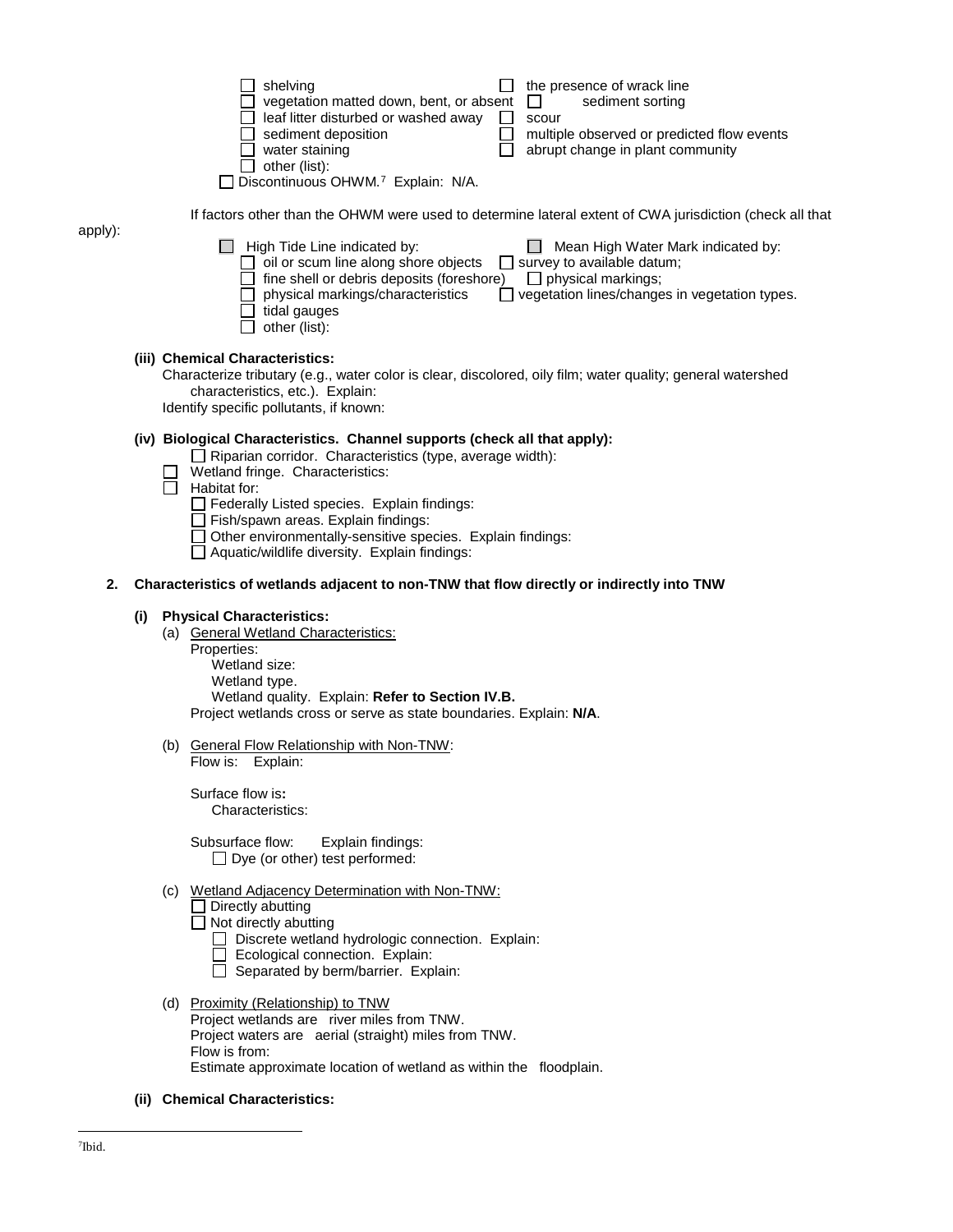Characterize wetland system (e.g., water color is clear, brown, oil film on surface; water quality; general watershed characteristics; etc.). Explain:

Identify specific pollutants, if known:

- **(iii) Biological Characteristics. Wetland supports (check all that apply):**
	- $\Box$  Riparian buffer. Characteristics (type, average width):
	- Vegetation type/percent cover. Explain:
		- Habitat for:
		- Federally Listed species. Explain findings:
		- Fish/spawn areas. Explain findings:
		- $\Box$  Other environmentally-sensitive species. Explain findings:
		- $\Box$  Aquatic/wildlife diversity. Explain findings:

## **3. Characteristics of all wetlands adjacent to the tributary (if any)**

All wetland(s) being considered in the cumulative analysis:

Approximately acres in total are being considered in the cumulative analysis.

For each wetland, specify the following:

```
Directly abuts? (Y/N) Size (in acres) Directly abuts? (Y/N) Size (in acres)
```
Summarize overall biological, chemical and physical functions being performed: **Refer to Section IV.B.**

## **C. SIGNIFICANT NEXUS DETERMINATION**

**A significant nexus analysis will assess the flow characteristics and functions of the tributary itself and the functions performed by any wetlands adjacent to the tributary to determine if they significantly affect the chemical, physical, and biological integrity of a TNW. For each of the following situations, a significant nexus exists if the tributary, in combination with all of its adjacent wetlands, has more than a speculative or insubstantial effect on the chemical, physical and/or biological integrity of a TNW. Considerations when evaluating significant nexus include, but are not limited to the volume, duration, and frequency of the flow of water in the tributary and its proximity to a TNW, and the functions performed by the tributary and all its adjacent wetlands. It is not appropriate to determine significant nexus based solely on any specific threshold of distance (e.g. between a tributary and its adjacent wetland or between a tributary and the TNW). Similarly, the fact an adjacent wetland lies within or outside of a floodplain is not solely determinative of significant nexus.** 

#### **Draw connections between the features documented and the effects on the TNW, as identified in the** *Rapanos* **Guidance and discussed in the Instructional Guidebook. Factors to consider include, for example:**

- Does the tributary, in combination with its adjacent wetlands (if any), have the capacity to carry pollutants or flood waters to TNWs, or to reduce the amount of pollutants or flood waters reaching a TNW?
- Does the tributary, in combination with its adjacent wetlands (if any), provide habitat and lifecycle support functions for fish and other species, such as feeding, nesting, spawning, or rearing young for species that are present in the TNW?
- Does the tributary, in combination with its adjacent wetlands (if any), have the capacity to transfer nutrients and organic carbon that support downstream foodwebs?
- Does the tributary, in combination with its adjacent wetlands (if any), have other relationships to the physical, chemical, or biological integrity of the TNW?

#### **Note: the above list of considerations is not inclusive and other functions observed or known to occur should be documented below:**

- **1. Significant nexus findings for non-RPW that has no adjacent wetlands and flows directly or indirectly into TNWs.** Explain findings of presence or absence of significant nexus below, based on the tributary itself, then go to Section III.D:
- **2. Significant nexus findings for non-RPW and its adjacent wetlands, where the non-RPW flows directly or indirectly into TNWs.** Explain findings of presence or absence of significant nexus below, based on the tributary in combination with all of its adjacent wetlands, then go to Section III.D:
- **3. Significant nexus findings for wetlands adjacent to an RPW but that do not directly abut the RPW.** Explain findings of presence or absence of significant nexus below, based on the tributary in combination with all of its adjacent wetlands, then go to Section III.D:
- **D. DETERMINATIONS OF JURISDICTIONAL FINDINGS. THE SUBJECT WATERS/WETLANDS ARE (CHECK ALL THAT APPLY):**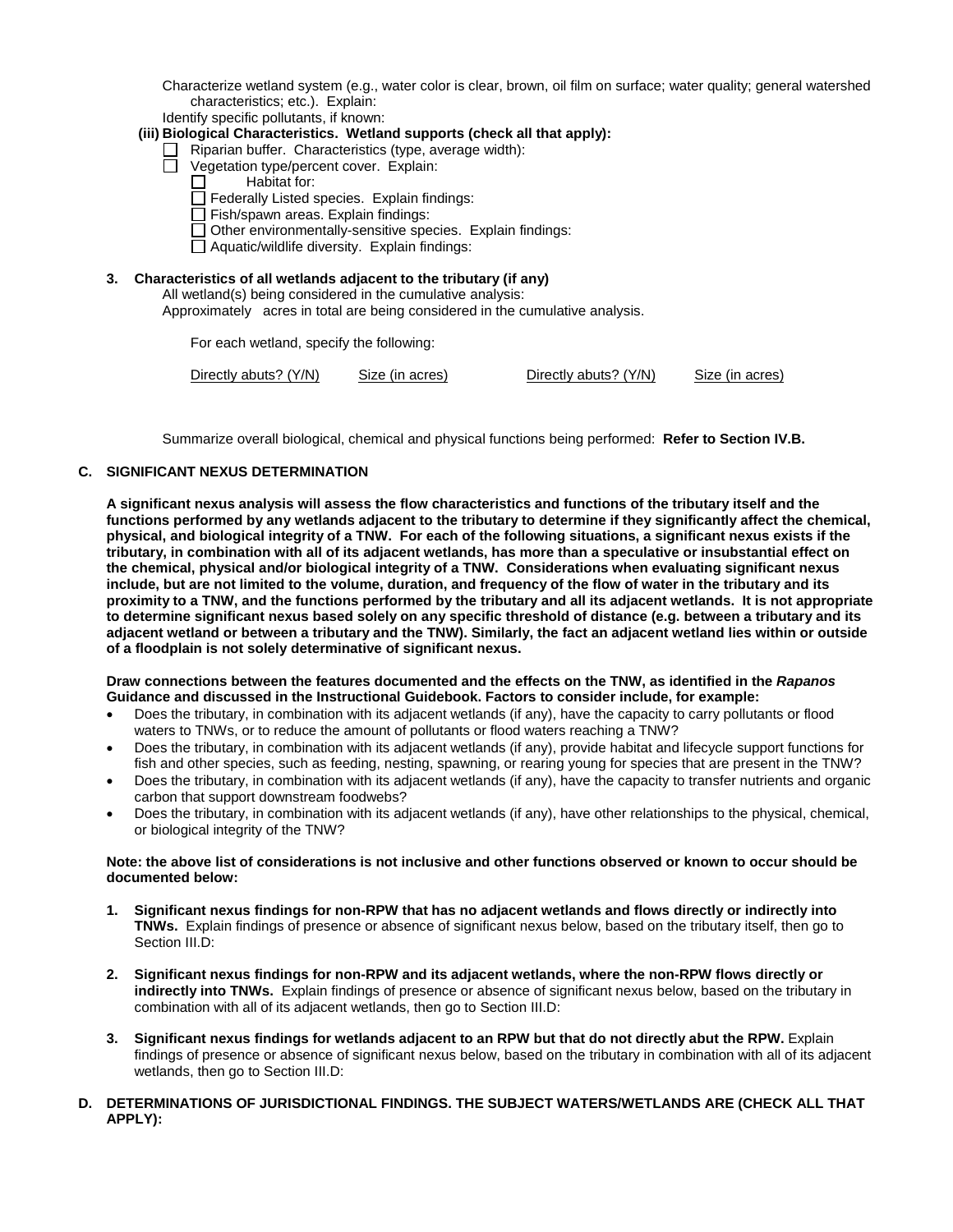**1. TNWs and Adjacent Wetlands.** Check all that apply and provide size estimates in review area:  $\Box$  TNWs:

 $\Box$  Wetlands adjacent to TNWs:

## **2. RPWs that flow directly or indirectly into TNWs.**

- $\Box$  Tributaries of TNWs where tributaries typically flow year-round are jurisdictional. Provide data and rationale indicating that tributary is perennial:
- $\Box$  Tributaries of TNW where tributaries have continuous flow "seasonally" (e.g., typically three months each year) are jurisdictional. Data supporting this conclusion is provided at Section III.B. Provide rationale indicating that tributary flows seasonally:

Provide estimates for jurisdictional waters in the review area (check all that apply):

- $\Box$  Tributary waters:<br> $\Box$  Other non-wetlan
	- **Other non-wetland waters: acres.**
	- Identify type(s) of waters:

## **3. Non-RPWs[8](#page-5-0) that flow directly or indirectly into TNWs.**

■ Waterbody that is not a TNW or an RPW, but flows directly or indirectly into a TNW, and it has a significant nexus with a TNW is jurisdictional. Data supporting this conclusion is provided at Section III.C.

Provide estimates for jurisdictional waters within the review area (check all that apply):

- □ Tributary waters:
- $\Box$  Other non-wetland waters:
	- Identify type(s) of waters:

## **4. Wetlands directly abutting an RPW that flow directly or indirectly into TNWs.**

- $\Box$  Wetlands directly abut RPW and thus are jurisdictional as adjacent wetlands.
	- Wetlands directly abutting an RPW where tributaries typically flow year-round. Provide data and rationale indicating that tributary is perennial in Section III.D.2, above.
- Provide rationale indicating that wetland is directly abutting an RPW:
	- $\Box$  Wetlands directly abutting an RPW where tributaries typically flow "seasonally." Provide data indicating that tributary is seasonal in Section III.B and rationale in Section III.D.2, above. Provide rationale indicating that wetland is directly abutting an RPW:

Provide acreage estimates for jurisdictional wetlands in the review area:

#### **5. Wetlands adjacent to but not directly abutting an RPW that flow directly or indirectly into TNWs.**

 $\Box$  Wetlands that do not directly abut an RPW, but when considered in combination with the tributary to which they are adjacent and with similarly situated adjacent wetlands, have a significant nexus with a TNW are jurisidictional. Data supporting this conclusion is provided at Section III.C.

Provide acreage estimates for jurisdictional wetlands in the review area:

- **6. Wetlands adjacent to non-RPWs that flow directly or indirectly into TNWs.** 
	- $\Box$  Wetlands adjacent to such waters, and have when considered in combination with the tributary to which they are adjacent and with similarly situated adjacent wetlands, have a significant nexus with a TNW are jurisdictional. Data supporting this conclusion is provided at Section III.C.

Provide estimates for jurisdictional wetlands in the review area:

#### **7. Impoundments of jurisdictional waters[.9](#page-5-1)**

- As a general rule, the impoundment of a jurisdictional tributary remains jurisdictional.
- $\Box$  Demonstrate that impoundment was created from "waters of the U.S.," or
	- Demonstrate that water meets the criteria for one of the categories presented above (1-6), or
- Demonstrate that water is isolated with a nexus to commerce (see  $E$  below).

#### **E. ISOLATED [INTERSTATE OR INTRA-STATE] WATERS, INCLUDING ISOLATED WETLANDS, THE USE, DEGRADATION OR DESTRUCTION OF WHICH COULD AFFECT INTERSTATE COMMERCE, INCLUDING ANY SUCH WATERS (CHECK ALL THAT APPLY):[10](#page-5-2)**

 $\Box$  which are or could be used by interstate or foreign travelers for recreational or other purposes.

 $\frac{1}{8}$ 

<span id="page-5-1"></span><span id="page-5-0"></span><sup>&</sup>lt;sup>8</sup>See Footnote # 3. 9  $\degree$  3. 9 To complete the analysis refer to the key in Section III.D.6 of the Instructional Guidebook.

<span id="page-5-2"></span>**<sup>10</sup> Prior to asserting or declining CWA jurisdiction based solely on this category, Corps Districts will elevate the action to Corps and EPA HQ for review consistent with the process described in the Corps/EPA** *Memorandum Regarding CWA Act Jurisdiction Following Rapanos.*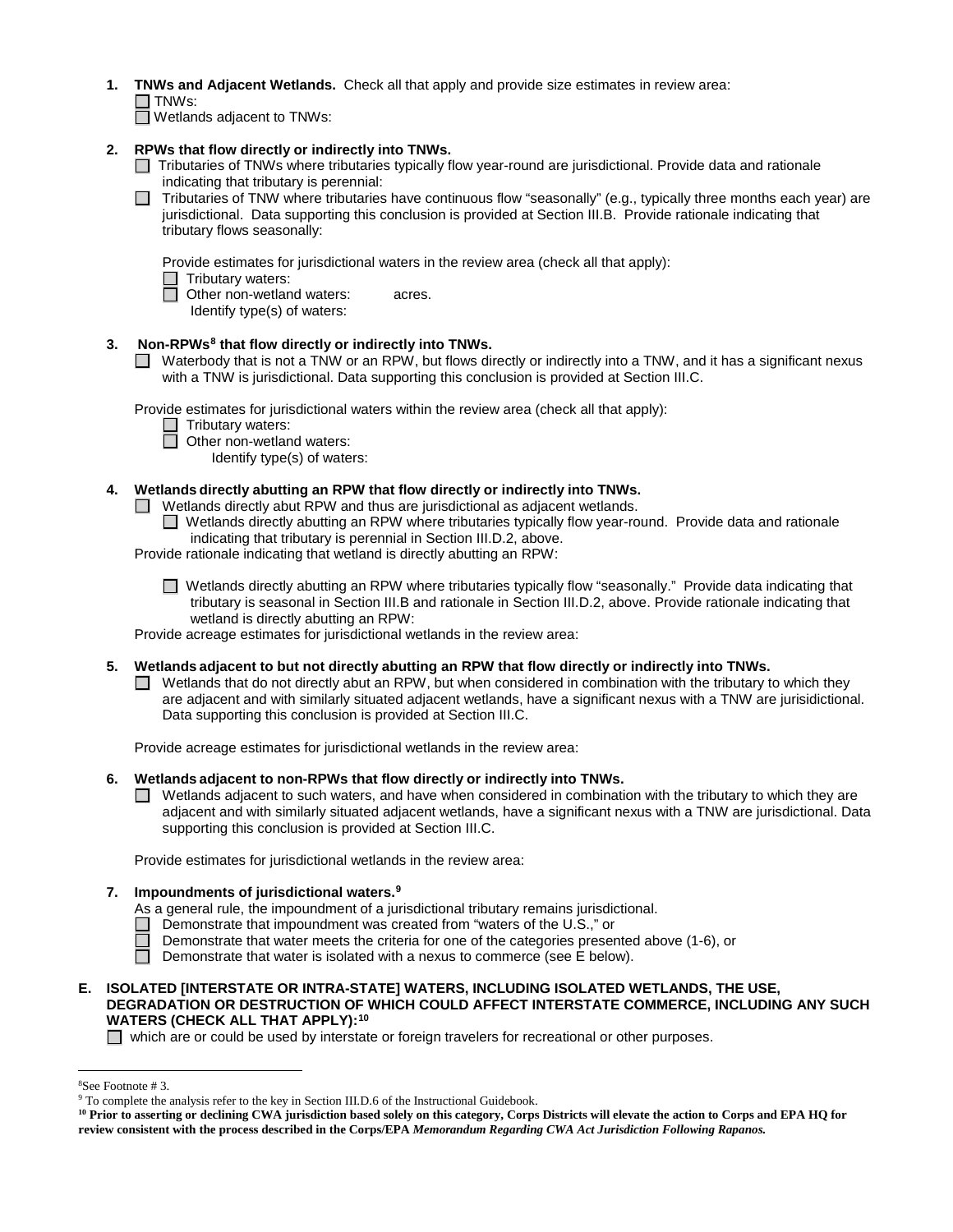|    | which are or could be used for industrial purposes by industries in interstate commerce.<br>Interstate isolated waters. Explain:<br>Other factors. Explain:                                                                                                                                                                                                                                                                                                                                                                                                                                                                                                                                                                                                                                                                                                                                                                                                                                                                                                                                                                                                                                                                                                                                                                                                                                                                                                                                                                                                                                                                                                                                                                 |
|----|-----------------------------------------------------------------------------------------------------------------------------------------------------------------------------------------------------------------------------------------------------------------------------------------------------------------------------------------------------------------------------------------------------------------------------------------------------------------------------------------------------------------------------------------------------------------------------------------------------------------------------------------------------------------------------------------------------------------------------------------------------------------------------------------------------------------------------------------------------------------------------------------------------------------------------------------------------------------------------------------------------------------------------------------------------------------------------------------------------------------------------------------------------------------------------------------------------------------------------------------------------------------------------------------------------------------------------------------------------------------------------------------------------------------------------------------------------------------------------------------------------------------------------------------------------------------------------------------------------------------------------------------------------------------------------------------------------------------------------|
|    | Identify water body and summarize rationale supporting determination:                                                                                                                                                                                                                                                                                                                                                                                                                                                                                                                                                                                                                                                                                                                                                                                                                                                                                                                                                                                                                                                                                                                                                                                                                                                                                                                                                                                                                                                                                                                                                                                                                                                       |
|    | Provide estimates for jurisdictional waters in the review area (check all that apply):<br>$\Box$ Tributary waters:<br>Other non-wetland waters:<br>Identify type(s) of waters:<br>Wetlands:<br>$\Box$                                                                                                                                                                                                                                                                                                                                                                                                                                                                                                                                                                                                                                                                                                                                                                                                                                                                                                                                                                                                                                                                                                                                                                                                                                                                                                                                                                                                                                                                                                                       |
| F. | NON-JURISDICTIONAL WATERS, INCLUDING WETLANDS (CHECK ALL THAT APPLY):<br>$\boxtimes$ If potential wetlands were assessed within the review area, these areas did not meet the criteria in the 1987 Corps of<br>Engineers Wetland Delineation Manual and/or appropriate Regional Supplements.<br>Review area included isolated waters with no substantial nexus to interstate (or foreign) commerce.<br>Prior to the Jan 2001 Supreme Court decision in "SWANCC," the review area would have been regulated based<br>solely on the "Migratory Bird Rule" (MBR).<br>Waters do not meet the "Significant Nexus" standard, where such a finding is required for jurisdiction.<br>Explain:                                                                                                                                                                                                                                                                                                                                                                                                                                                                                                                                                                                                                                                                                                                                                                                                                                                                                                                                                                                                                                       |
|    | Other: (explain, if not covered above):                                                                                                                                                                                                                                                                                                                                                                                                                                                                                                                                                                                                                                                                                                                                                                                                                                                                                                                                                                                                                                                                                                                                                                                                                                                                                                                                                                                                                                                                                                                                                                                                                                                                                     |
|    | Provide acreage estimates for non-jurisdictional waters in the review area, where the sole potential basis of jurisdiction is<br>the MBR factors (i.e., presence of migratory birds, presence of endangered species, use of water for irrigated agriculture),<br>using best professional judgment (check all that apply):<br>Non-wetland waters (i.e., rivers, streams):<br>Lakes/ponds:                                                                                                                                                                                                                                                                                                                                                                                                                                                                                                                                                                                                                                                                                                                                                                                                                                                                                                                                                                                                                                                                                                                                                                                                                                                                                                                                    |
|    | Other non-wetland waters:<br>List type of aquatic resource:<br>Wetlands:                                                                                                                                                                                                                                                                                                                                                                                                                                                                                                                                                                                                                                                                                                                                                                                                                                                                                                                                                                                                                                                                                                                                                                                                                                                                                                                                                                                                                                                                                                                                                                                                                                                    |
|    | Provide acreage estimates for non-jurisdictional waters in the review area that do not meet the "Significant Nexus" standard,<br>where such a finding is required for jurisdiction (check all that apply):<br>Non-wetland waters (i.e., rivers, streams):<br>Lakes/ponds:                                                                                                                                                                                                                                                                                                                                                                                                                                                                                                                                                                                                                                                                                                                                                                                                                                                                                                                                                                                                                                                                                                                                                                                                                                                                                                                                                                                                                                                   |
|    | Other non-wetland waters:<br>acres. List type of aquatic resource:<br>Wetlands:                                                                                                                                                                                                                                                                                                                                                                                                                                                                                                                                                                                                                                                                                                                                                                                                                                                                                                                                                                                                                                                                                                                                                                                                                                                                                                                                                                                                                                                                                                                                                                                                                                             |
|    |                                                                                                                                                                                                                                                                                                                                                                                                                                                                                                                                                                                                                                                                                                                                                                                                                                                                                                                                                                                                                                                                                                                                                                                                                                                                                                                                                                                                                                                                                                                                                                                                                                                                                                                             |
|    | <u>SECTION IV: DATA SOURCES.</u><br>A. SUPPORTING DATA. Data reviewed for JD (check all that apply - checked items shall be included in case file and,<br>where checked and requested, appropriately reference sources below):<br>$\boxtimes$ Maps, plans, plots or plat submitted by or on behalf of the applicant/consultant: Wetland Delineation Report prepared<br>by WSSI dated March 13, 2017.<br>$\boxtimes$ Data sheets prepared/submitted by or on behalf of the applicant/consultant.<br>$\boxtimes$ Office concurs with data sheets/delineation report.<br>$\Box$ Office does not concur with data sheets/delineation report.<br>Data sheets prepared by the Corps:<br>Corps navigable waters' study:<br>$\boxtimes$<br>U.S. Geological Survey Hydrologic Atlas:<br>$\boxtimes$ USGS NHD data.<br>$\Box$ USGS 8 and 12 digit HUC maps.<br>U.S. Geological Survey map(s). Cite scale & quad name:<br>$\boxtimes$<br>USDA Natural Resources Conservation Service Soil Survey. Citation: Queen Anne's County Soil Survey.<br>$\boxtimes$<br>National wetlands inventory map(s). Cite name: NWI Wetland Mapper<br>$\boxtimes$<br>State/Local wetland inventory map(s): Maryland Department of Natural Resources State Wetland Inventory GIS data<br>layer.<br>FEMA/FIRM maps: .<br>100-year Floodplain Elevation is: _ (National Geodectic Vertical Datum of 1929)<br>$\Box$<br>$\boxtimes$<br>Photographs: $\boxtimes$ Aerial (Name & Date): Google Earth Pro images years 2013 to 2017 or $\boxtimes$ Other (Name & Date):<br>Photographs included with WSSI Delineation Report, photos dated February 2017<br>Previous determination(s). File no. and date of response letter:<br>Applicable/supporting case law: |
|    |                                                                                                                                                                                                                                                                                                                                                                                                                                                                                                                                                                                                                                                                                                                                                                                                                                                                                                                                                                                                                                                                                                                                                                                                                                                                                                                                                                                                                                                                                                                                                                                                                                                                                                                             |

from which fish or shellfish are or could be taken and sold in interstate or foreign commerce.